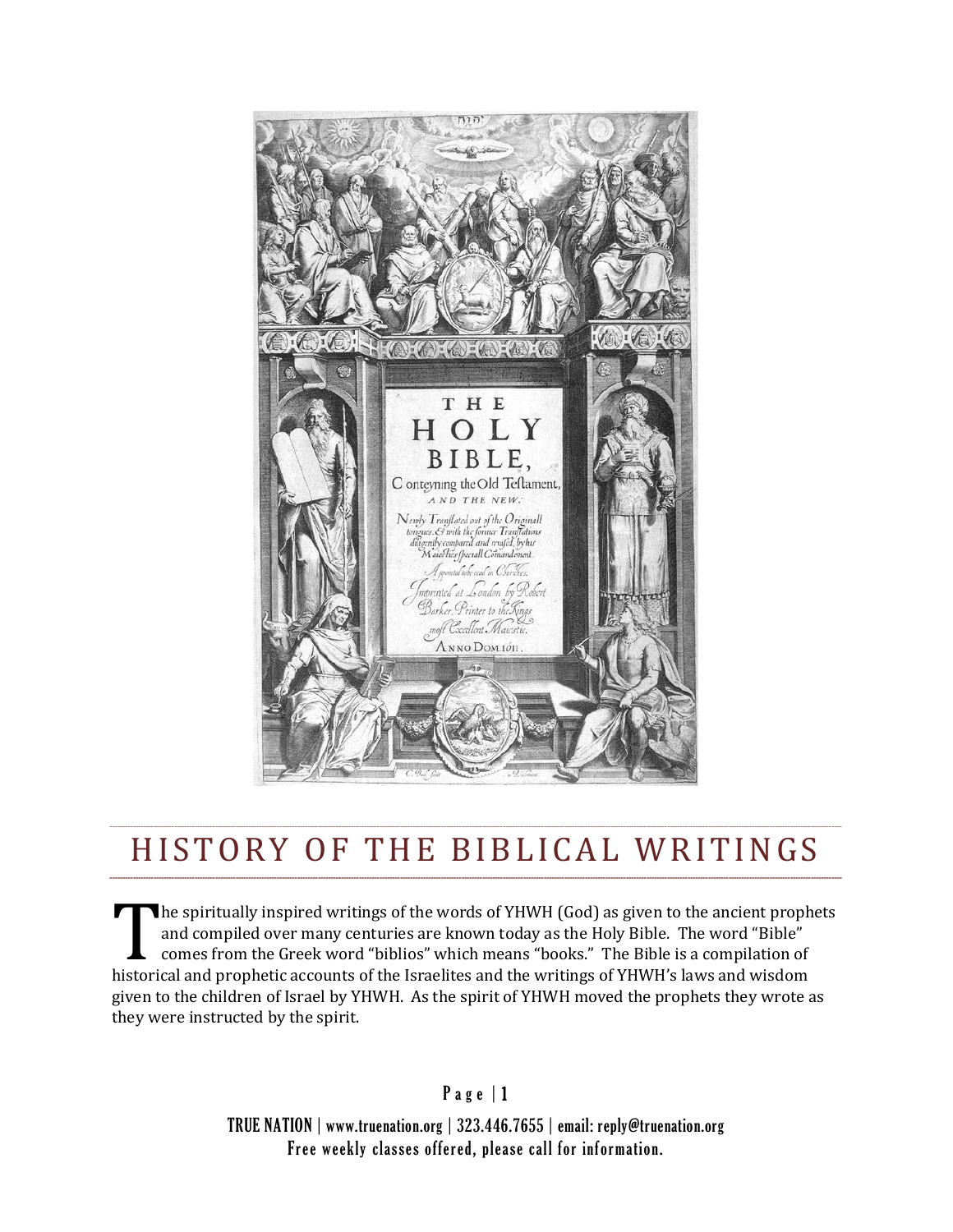ISAIAH 30:8: "GO, WRITE IT BEFORE THEM IN A TABLE, AND NOTE IT IN A **BOOK**, THAT IT MAY BE FOR THE TIME TO COME FOR EVER AND EVER:"

JEREMIAH 30:1-2: "1 THE WORD THAT CAME TO JEREMIAH FROM THE LORD, SAYING, 2 THUS SPEAKETH THE LORD GOD OF ISRAEL, SAYING, WRITE THEE ALL THE WORDS THAT I HAVE SPOKEN UNTO THEE IN A BOOK."

2 PETER 1:20-21: <sup>20</sup> "KNOWING THIS FIRST, THAT NO PROPHECY OF THE SCRIPTURE IS OF ANY PRIVATE INTERPRETATION. 21 FOR THE PROPHECY CAME NOT IN OLD TIME BY THE WILL OF MAN: BUT HOLY MEN OF GOD SPAKE AS THEY WERE MOVED BY THE HOLY GHOST."

The brilliance of these spiritual writings was preserved for ages and many generations by the power of YHWH. The prophecies contained in the writings are constantly being fulfilled. The Biblical writings have long ago foretold the fate and destruction of the children of Israel, the fate of the world and the other existing nations that have been fulfilled right before our eyes even in this present generation. Because of false interpretations and deceit, many have been misled to believe that the Bible contains the words and thoughts of MEN and not of YHWH. False religious teachings have also caused the biblical writings to receive ill criticism causing many to lose faith and disbelieve the writings. Although men scribed and published these sacred writings, the writings are not man's words but the words of YHWH. Psalms 68:11: "The Lord gave the word: great was the company of those that published it." The ancient fathers of Israel went through painstaking turmoil to protect and guard these writings so that they may be preserved. The scribes of Israel dedicated their lives to accurately writing copies of the scriptures to keep the words of YHWH preserved against malice and wear and tear due to aging.

The first and oldest biblical writings are the books of Moses called the Torah (the law). Although these teachings date back to the time of the creation, they were later transcribed by Moses between the 14th and 12th century (1400-1200 BC).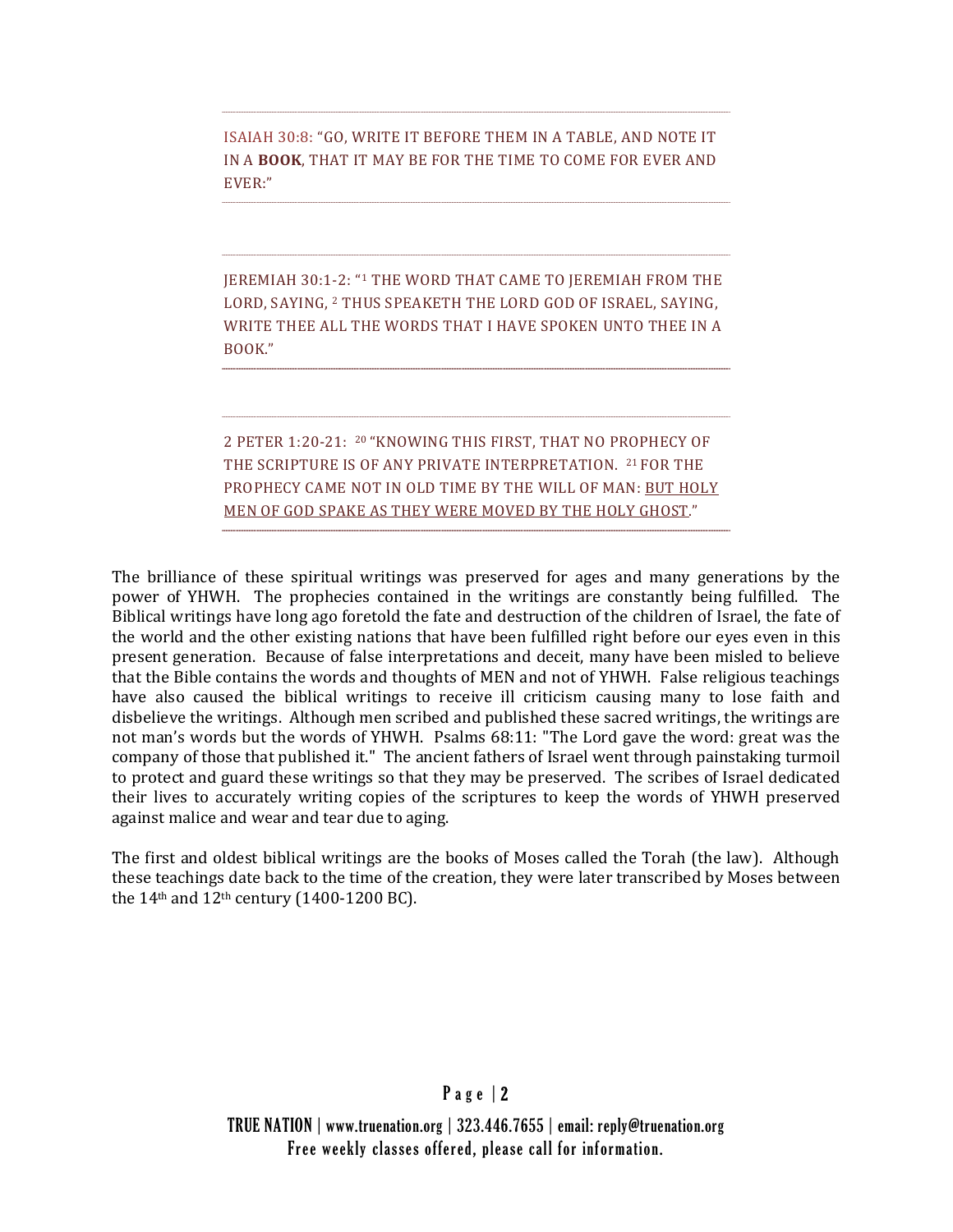II ESDRAS 14:3-4 (APOCRYPHA): "3 THEN SAID HE UNTO ME, IN THE BUSH I DID MANIFESTLY REVEAL MYSELF UNTO MOSES, AND TALKED WITH HIM, WHEN MY PEOPLE SERVED IN EGYPT: 4 AND I SENT HIM AND LED MY PEOPLE OUT OF EGYPT, AND BROUGHT HIM UP TO THE MOUNT OF WHERE I HELD HIM BY ME A LONG SEASON," VERSE 5:" AND TOLD HIM MANY WONDROUS THINGS, AND SHEWED HIM THE SECRETS OF THE TIMES, AND THE END; AND COMMANDED HIM, SAYING," VERSE 6:"THESE WORDS SHALT THOU DECLARE, AND THESE SHALT THOU HIDE."

The Torah consists of the books of Genesis, Exodus, Leviticus, Numbers and Deuteronomy. Written within these books is about the creation, the fall of man, origin and genealogy of the nations, prophecy and the laws of YHWH. These books were the first of many to be given to the children of Israel after the exodus of Egypt.

The next assortment of books from Joshua to Malachi consists of the history of the kings of Israel, books of wisdom and the writings of the prophets (prophecies). The writings called the "Apocrypha" (Greek word meaning hidden) were also included in this section of the Bible's compilation of books that will later be called The Bible. The apocryphal books were removed after the 5th century AD from many Latin and English translations based upon the scholar Jerome's erroneous assumption that the apocrypha writings were not a part of the Hebrew writings. The corrupt Catholic church during it's metamorphosis from Christianity also attempted to remove, reorganize and even add to the already completed masterpiece now known as the Bible, however historical records prove that the Apocrypha writings were indeed a part of the ancient manuscripts read by the children of Israel.

The next section of writings is called the New Testament (new covenant). The New Testament contains the books of Matthew to Revelation. These books contain the life and events of the Messiah and the building and letters of the early church of Christ as well as the prophetic book of Revelation. The Old Testament, the Apocrypha and the New Testament are the sections and books chosen by YHWH to be taught. During Israel's captivities these sacred writings were then translated from the Israelite's original language of Hebrew into the dominant language of the land where they were held captive. Throughout history the writings were translated into the tongues of ancient Syria, Aramaic, Phoenician, Greek, Latin, and eventually English.

> ISAIAH 28:11: "FOR WITH STAMMERING (FOREIGN) LIPS AND ANOTHER TONGUE (LANGUAGE) WILL HE (YHWH) SPEAK TO THIS PEOPLE (ISRAEL)."

The Bible prophesies that YHWH will speak to his people Israel through his WORD (the Bible) in other languages. This was needful seeing that when Israel went into captivity among other nations, their native language Hebrew was lost only to be replaced with their captor's language.

## Page 3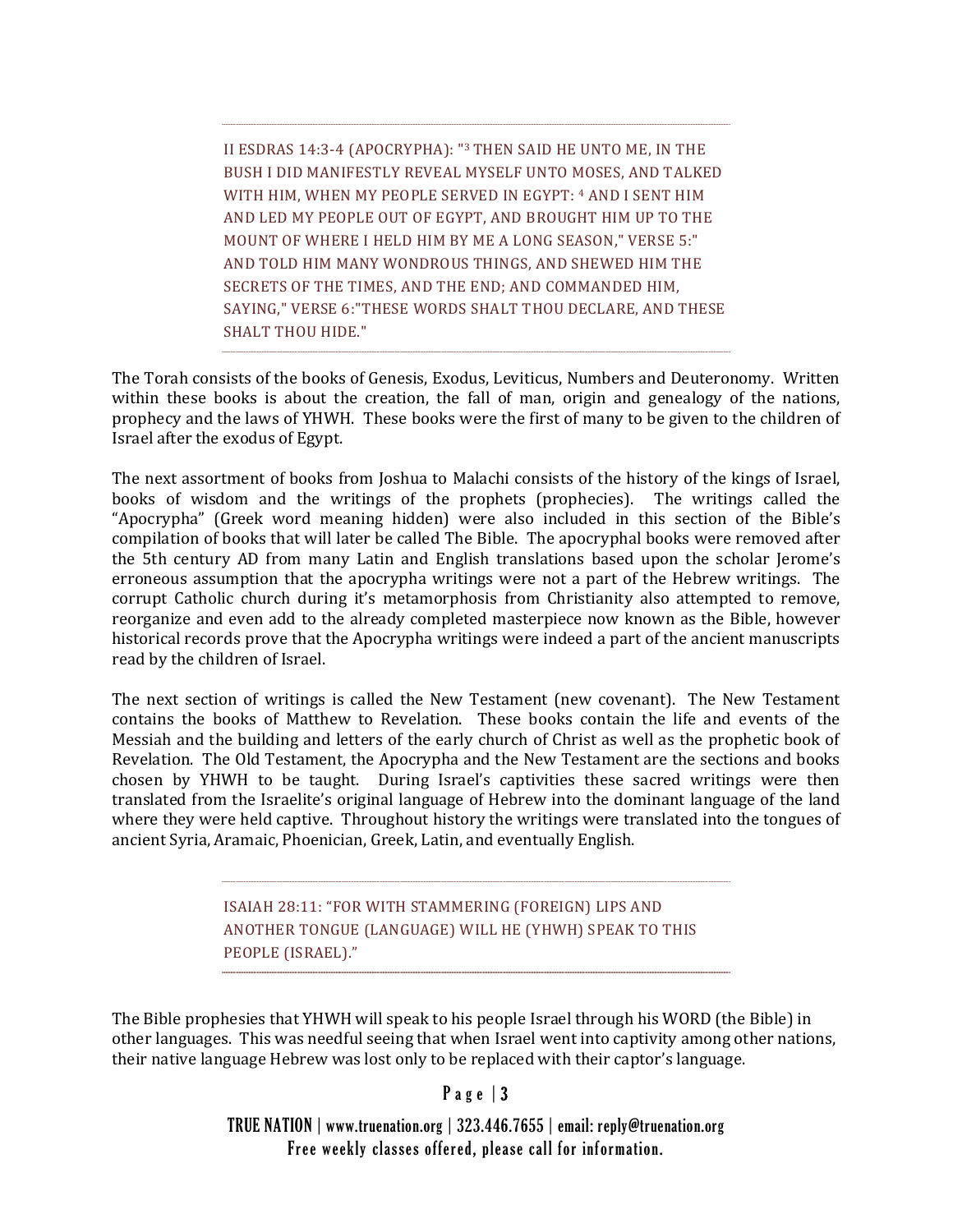DEUTERONOMY 28:49: "THE LORD SHALL BRING A NATION AGAINST THEE FROM FAR, FROM THE END OF THE EARTH, AS SWIFT AS THE EAGLE FLIETH; A NATION WHOSE TONGUE (LANGUAGE) THOU SHALT NOT UNDERSTAND;"

NEHEMIAH 13:24:"AND THEIR CHILDREN SPAKE HALF IN THE SPEECH OF ASHDOD, AND COULD NOT SPEAK IN THE JEWS' **LANGUAGE**,(HEBREW) BUT ACCORDING TO THE **LANGUAGE** OF EACH PEOPLE."

Translating the writings were of the utmost necessity so the word of YHWH would not be forgotten by His people (Psalms 78:5-7). In the 3rd century BC when Alexander the Great invaded Jerusalem, the Israelites were brought into servitude under the Greeks. This brought about the Greek translation of the scriptures known as the Septuagint or "LXX" in which 72 Israelite scribes translated the Hebrew writings into Greek. It is because of this translation that many areas of Greece and Rome, where Israelites were scattered into during the Diaspora, received the written teachings of their fathers in the Greek language.

## THE KING JAMES TRANSLATION

As time passed, the scriptures were translated into many different languages. Instead of translating from the original scrolls, translators began to simply translate from versions already in use. When words are translated from one language to another, diligent and careful policy must be in place so that the context and meanings of the original words in the writings are not destroyed. Because no such policy was in place nor any regulation or criteria set as to who could translate the scriptures and how often, the translations after the Septuagint and the Latin Vulgate were unreliable. . Translators added biased footnotes supporting the doctrines they were teaching, which in most cases were heresies (false teachings). This caused the "true" Bible followers to seek out protection to properly preserve the scriptures.

In 1604, King James of England was consulted to authorize an "accurate" translation of the writings into the English language. Unlike modern English versions which derive from other English and Latin versions, the translation authorized by King James took a different approach. King James understood the importance of accuracy in the translation process. Therefore, King James sought out only the wisest and most "reputable" Hebrew and Greek scholars and linguists of his day to begin translating the scriptures into the English language. He arranged for the oldest known Hebrew biblical manuscripts to be shipped for examination. He did the same for the Greek and Latin writings. He also had his scholars compare the popular then-current translations with the

## Page | 4